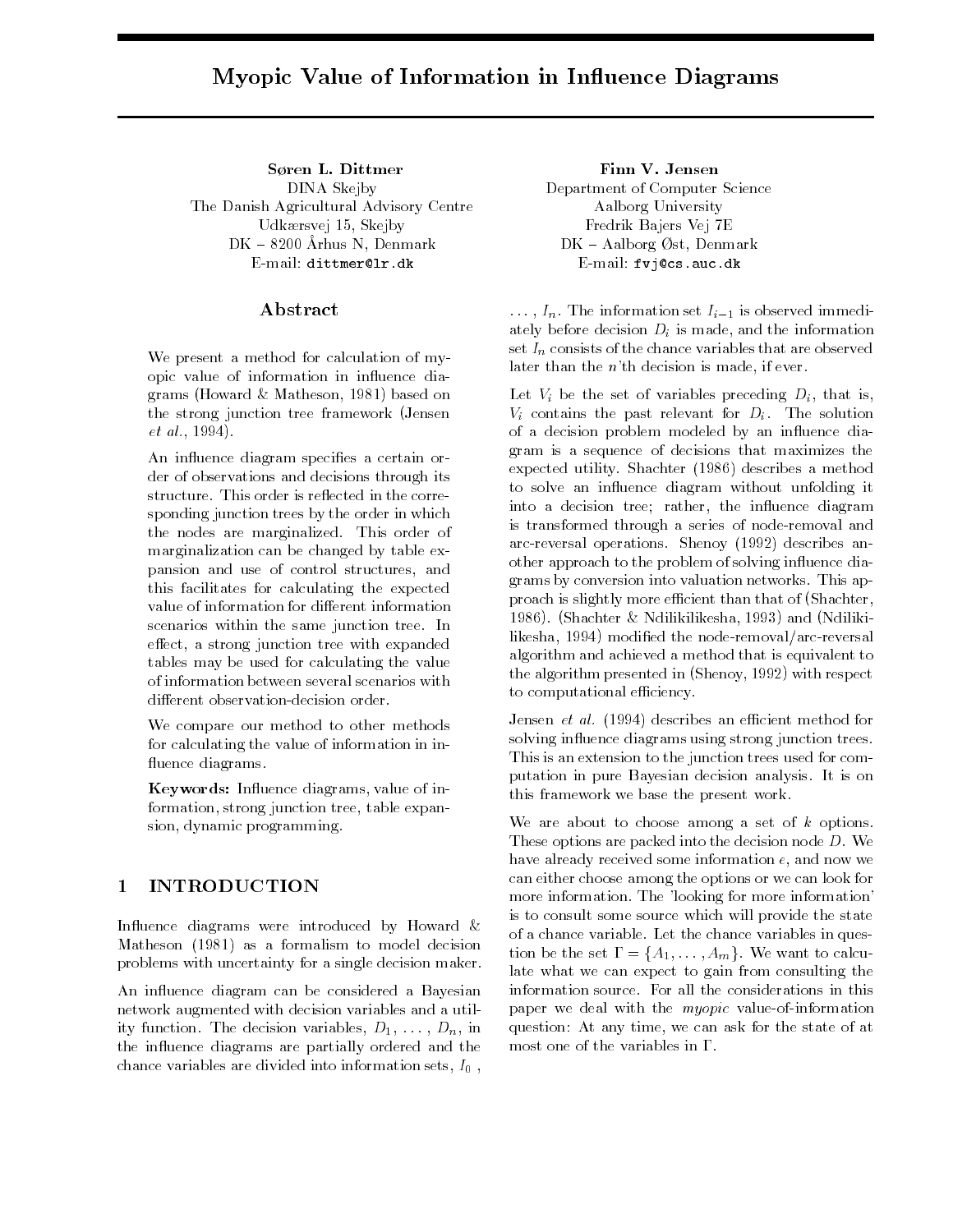As basis for the considerations we have  $EU(D|\epsilon)$ , the expected utilities for  $D$  given the evidence  $e$ , and the decision d of maximal expected utility is chosen If  $A_i \in \Gamma$  is observed to be in state a, then  $EU(D|e, A_i =$ a) is the new basis. Now, before observing  $A_i$  we have probabilities  $P(A_i|e)$ , and the expected utilities of the optimal action after having observed  $A_i$  is

$$
EUO(A_i, D|e) = \sum_{A_i} P(A_i|e) \cdot \max_{D} EU(D|e, A_i)
$$

The value of observing  $A_i$  is the difference

$$
VOI(A_i, D|e) = EUO(A_i, D|e) - \max_{D_i} EU(D|e)
$$

Value of information is a core element in decision anal ysis, and a method for efficient calculation of myopic value of information in Bayesian networks (augmented with a utility function is described by (Jensen  $\&$  $\mathcal{G}$ iangmin L, 1000). Thos, (Heskerman et al., 1001) describes a method for calculating the utility-based myopic value of information

Methods for computing the value of information in influence diagrams have been described by (Ezawa, 1994) based on the arc-reversal/node-removal methods. (Poh & Horvitz, 1996) approach a notion of qualitative value of information through graph-theoretic considerations yielding a partial order of the chance nodes in the model

The value of information can be viewed as the dif ference in expected value between two models only differing in the observation-decision sequence in the influence diagram. We present a single-model framework for calculating the exact value of information of a chance node

For the considerations in this paper, the network is of considerable size so that a propagation in the network is a heavy (but feasible) task. This means that the methods presented shall be evaluated in the light of their propagation demand

# SIMPLE SCENARIOS

We shall first describe a couple of simple scenarios which have efficient solutions. The first scenario is standard and has been treated more detailed by (Jensen, 1996).

## 2.1 ONE NON-INTERVENING DECISION

There is one decision node  $D$  which has no impact on any of the chance nodes in the model The utility function U is a function of D and the chance variable  $H$ which may actually be a set of variables (see Figure 1).



Figure 1: The scenario with one non-intervening decision node

For this scenario we have

$$
\text{VOI}(A_i, D|e)
$$
\n
$$
= \sum_{A_i} P(A_i|e) \cdot \max\left(\sum_{H} P(H|A_i, e) \cdot U(D, H)\right)
$$
\n
$$
- \max_{D} \left(\sum_{H} P(H|e) \cdot U(D, H)\right)
$$

For the calculation of  $VOI(A_i, D|e)$  we need  $P(H|A_i, e)$  for all variables  $A_i$  in  $\Gamma$ . These conditional probabilities can be achieved through entering and propagating each state of  $A_i$ . Using Bayes' rule, the requirement is transformed to a need for  $P(A_i|H, e)$  for all  $A_i$  in  $\Gamma$ . They can be achieved all by entering and propagating the states of  $H$ . So, the number of propagations necessary for solving the value-of-information task for this scenario is the minimum of the number of states of  $H$  and the sum of the states of the variables in Γ.

#### 2.2 THE NUMBER OF H IS LARGE

The assumptions in Section 2.1 are very crude and we would like to relax them. Often  $D$  has an impact on H and in that case we will need  $P(H|D)$ . Also, the number of states of  $H$  as well as the sum of all states of  $\Gamma$  may be very large (H may be a large set of variables), and we will look for methods requiring less propagations (see Figure 2).

The following method reduces the number of propa gations to the number of states in  $D$ . The method is a modification of a trick by Cooper  $(1988)$ . The utility function is transformed to a normalized util ity NU through a linear transformation such that  $0 < NU < 1$ . NU is represented in the influence diagram by a binary node  $NU$  with the argument variables  $H$  (which might include  $D$ ) as parents and with  $P(NU = y|H) = \text{NU}(H)$  (see Figure 3).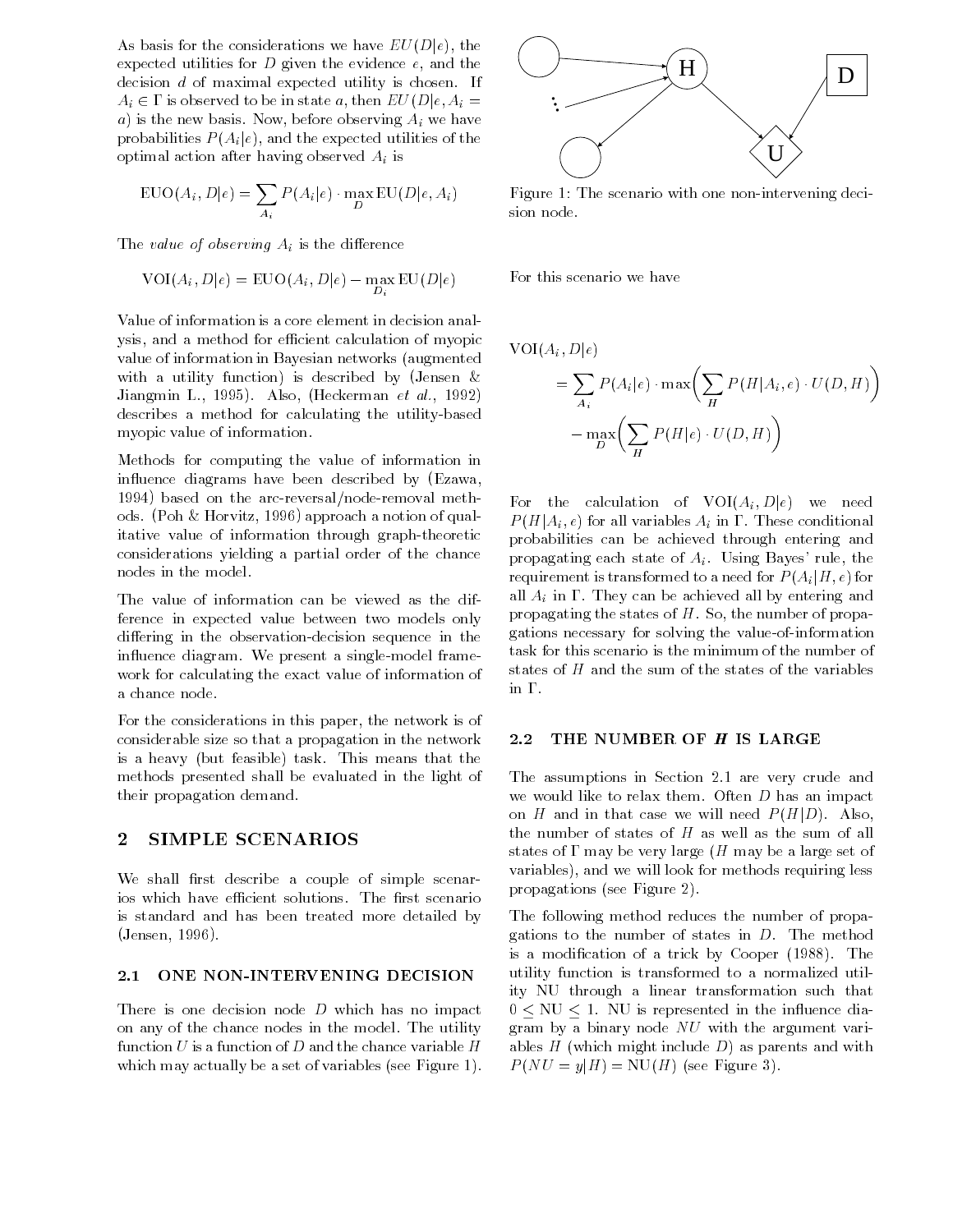

Figure 2: A scenario where the method of Section 2.1 is inadequate



Figure 3: The Cooper transformation of the scenario in Figure

The normalized value of information is defined as

 $NVOI(A_i, D|e)$ 

$$
= \sum_{A_i} P(A_i|e) \cdot \max_{D} \left( \sum_{H} P(H|A_i, D, e) \cdot \text{NU}(D) \right) \quad \begin{array}{c} I \\ \text{v} \\ \text{o} \\ - \max_{D} \left( \sum_{H} P(H|D, e) \cdot \text{NU}(H) \right) \quad \text{e} \\ \text{in} \quad \text{a} \end{array}
$$

and VOI can be calculated from NVOI by the inverse transformation

The expected normalized utility of a decision  $d$ , given the evidence e can be calculated as

$$
ENU = \sum_{H} NU(H) \cdot P(H|d, e)
$$
  
= 
$$
\sum_{H} P(NU = y|H) \cdot P(H|d, e)
$$
  
= 
$$
\sum_{H} P(NU = y, H|d, e)
$$
  
= 
$$
P(NU = y|d, e)
$$

Using Bayes' rule and giving  $D$  the even distribution,

 $ENU(D|e)$  can be calculated by entering and propagating  $NU = y$ .

Now, let A be a variable in  $\Gamma$ . Assume that A is observed to be in the state  $a$ . Then we have

$$
ENU(D|a, e)
$$
  
=  $P(NU = y|D, a, e)$   
=  $P(NU = y|D, e) \cdot \frac{P(a|NU = y, D, e)}{P(a|D, e)}$   
=  $ENU(D|e) \cdot \frac{P(a|NU = y, D, e)}{P(a|D, e)}$ 

and the expected normalized utility after observing A is  $\sum_A (\max_D \mathrm{ENU}(D|A,e)) \cdot P(A|D,e)$ .

The required probabilities  $P(A|NU = y, D, e)$  and  $P(A|D, e)$  can be achieved by entering and propagating the states of  $D$  in a network conditioned on  $e$  and in one conditioned on  $(e, NU = y)$ . Hence, the number of propagations required for this calculation is twice the number of states in  $D$ , that is, with  $2k$  propagations we can calculate the value of observation for all vari ables. It should be noted that there were no structural assumptions for this result

In most cases the information  $e$  as well as the variables which may be observed prior to  $D$  are not descendants of D. In these cases  $P(A|D, e) = P(A|e)$  and the method only requires  $k$  propagations.

# A SEQUENCE OF DECISIONS

The next scenario to consider is the following We have a sequence of decisions and observations I- D I--- Dn In where each Ii is a set of chance variables  $(I_n$  is the set of variables which are never observed). The variables are structured in an influence diagram (see Figure 4 for an example). We are in the middle of this sequence, we have observed  $I_{i-1}$ and are about to decide on  $D_i$  but we have a further option of observing one variable of the set  $\Gamma$ . Let  $\text{VOI}(X, Di, j|Vi)$  (where  $(i < j)$  denote the difference in maximal expected utility for  $D_i$  between observing chance node  $X$  immediately before deciding on  $D_i$  and immediately before deciding on  $D_j$ . That is  $\text{VOI}(X, Di, j|Vi)$  denotes the difference between having X in  $I_{i-1}$  and in  $I_{j-1}$  at the time of deciding on  $D_i$ .

The standard dynamic programming technique for solving an influence diagram is to perform a sequence of marginalizations in reverse order (Shenoy, 1992; Shachter  $&$  Peot, 1992). Chance nodes are marginalized through a summation and decision nodes are maximized Since summation and maximization do not commute, the order of marginalization is impor-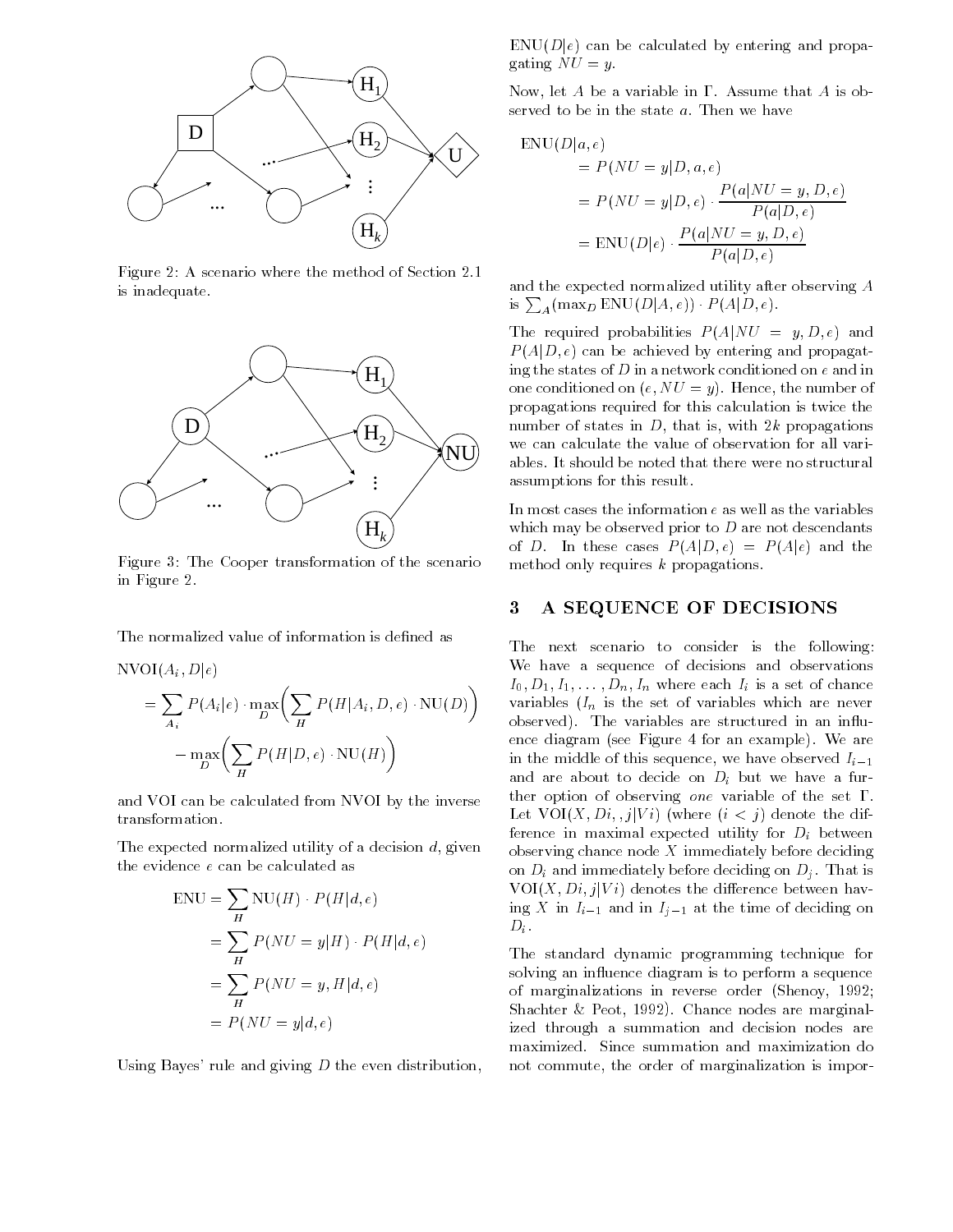

Figure 4: An influence diagram with the observationdecision sequence  $D_1$ , C,  $D_2$ ,  $\{A, E\}$ ,  $D_3$ , B. Note that  $A$  and  $E$  may be observed in mutually arbitrary order but both will be observed.

tant and it is performed in the following order First marginalize  $I_n$  (in any order), then  $D_n$ , then  $I_{n-1}$  (in any order), etc. When  $I_i$  has been marginalized, we have a representation of the expected utility of the various options of  $D_i$  given the past.

It is tempting to use this technique to condense the future into a utility function over a subset of the cur rently unknown variables and the decision node  $D_i$ and to use this condensed future for the calculation of value of information. However, the condensed future contains max-expected-utility decisions, and observing a variable from  $\Gamma$  may affect these decisions. This can be avoided by assuming that the future is independent of  $\Gamma$  given  $D_i$  (and the past). Such an assumption will rarely hold, and instead we will introduce a technique which does not have that kind of assumption.

In (geneen et al., 100 f) and junction tree technique is used to solve influence diagrams. A so-called  $strong$ junction tree is constructed with a so-called strong root This means that there is a clique C-p such that the when a collectoperation to C-W and background then all marginalizations can be performed in the proper order (see Figure 5). Note that the strong junction tree in itself does not ensure that marginalizations are per formed in a proper order. When marginalizing in a clique we need a control structure giving the order of marginalizations. The "proper order" need not be the reversed temporal order. It is sufficient that each variable is eliminated in reverse temporal order with re spect to its Markov blanket The Markov blanket of a node  $X$  is the minimal set of nodes covering  $X$  from influence from other nodes, that is, the Markov blanket for node  $X$  consists of  $X$ 's parents, children, and children's parents.

In Figures 4 and 5,  $B$  is not observed (or rather:  $B$ is not observed until after the last decision is made Now, assume that before deciding on  $D_1$ , we observe



Figure 5: A strong junction tree for the influence dia- $\alpha$  at strong root is the strong root is the clique C-M strong root is the clique C-M strong root is the clique C-M strong root is the clique C-M strong root is the clique C-M strong root is the clique C-M strong root is the far left

the chance variable  $B$ . The model for this observationdecision sequence is shown in Figure 6.



Figure 6: An influence diagram with the observationdecision sequence  $B, D_1, C, D_2, \{A, E\}, D_3$ .

The difference in expected utility when solving the two influence diagrams is  $\text{VOI}(B, D_1, \infty | V_i)$ , that is, the value of observing B before  $D_1$  rather than never observing  $B$ . The difference between the two scenarios can be seen on the strong junction trees in Figures 
a and 7b.



Figure 7: Strong junction trees for the two scenarios of Figures 4 and 6, and a junction tree adequate for both scenarios

It is possible to construct a junction tree capable of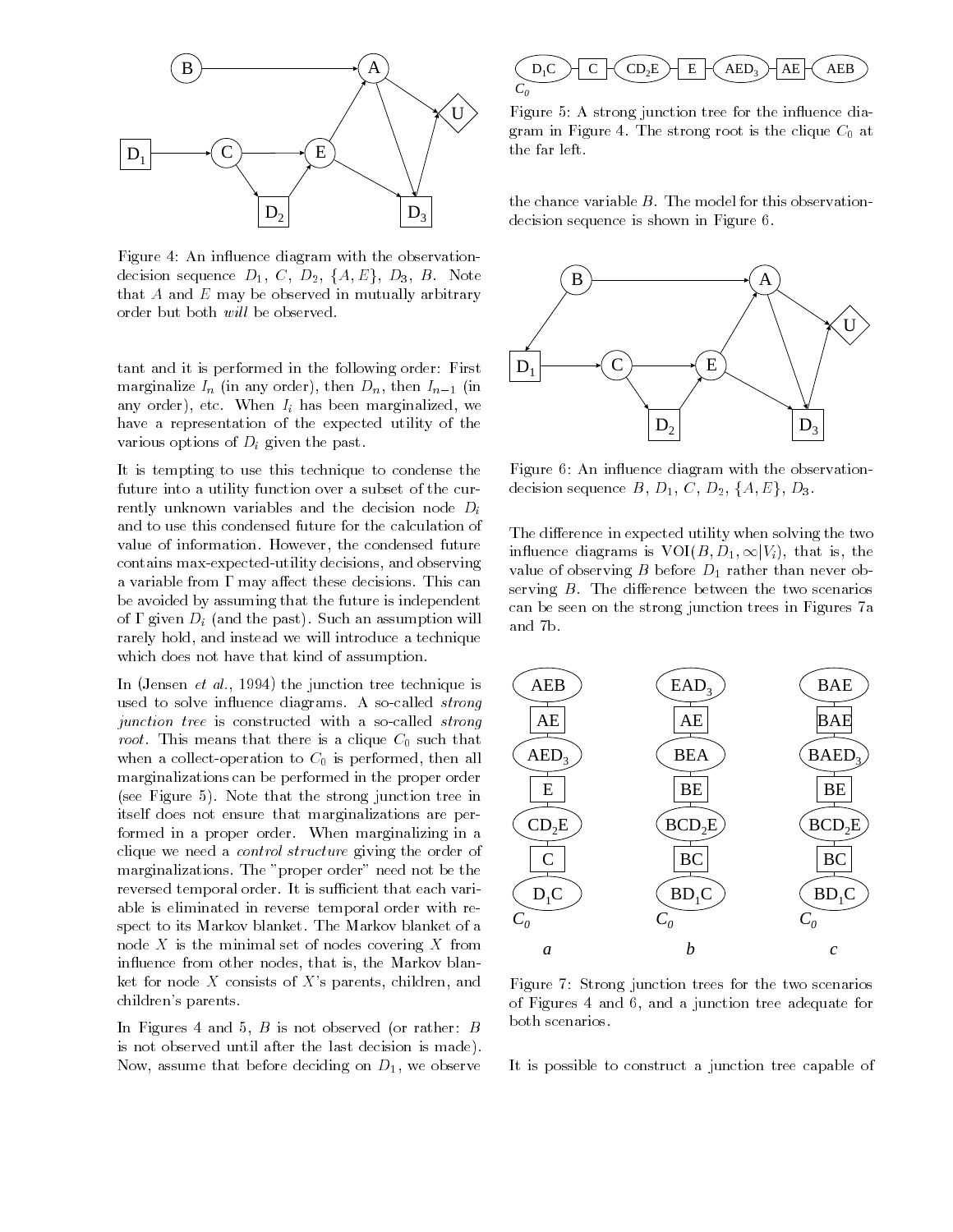solving both scenarios and in effect calculate the value of information between the two information scenarios The crucial thing about a strong junction tree is that it allows marginalization in a proper (reverse) temporal order and this can be done for both temporal orders in the strong junction tree shown in Figure 7c. This strong junction tree is obtained from the junction tree in Figure 7a by adding  $B$  to the cliques down to  $(D_1, C)$ .

This observation can be used in general: To obtain a strong junction tree with strong root C- for calculat ing VOI $(A, D_i, j|V_i)$ , construct a strong junction tree for the scenario with  $\frac{1}{1}$  in Ign I imposes a imposes a imposes a imposes a imposes a imposes a imposes a imposes a imposes a imposes a imposes a imposes a imposes a imposes a imposes a imposes a imposes a imposes a (partial) order  $\leqslant$  for the cliques, such that  $C\leqslant C$  if  $\equiv$ and only if  $C$  is on the path from  $C$  to  $C_0$ . Identify the cliques  $C_i$  and  $C_A$ .  $C_i$  is the clique closest to the  $-$  containing  $-$  containing  $-$  containing  $-$  containing  $-$  containing  $-$  containing  $-$  containing  $-$  containing  $-$  containing  $-$  containing  $-$  containing  $-$  containing  $-$  containing  $-$  containing  $-$  contain containing  $D_i$ . Let  $C_{iA}$  be the "greatest lower bound" of  $C_i$  and  $C_A$ . That is,  $C_{iA}$  is the clique furthest away from C-1  $\sim$  C-1  $\sim$  C-1  $\sim$  C-1  $\sim$  C-1  $\sim$ temporal order is strict, then  $C_{iA} = C_i$ . Finally, extend all cliques on the path between  $C_{iA}$  and  $C_A$  with the variable A

As mentioned earlier, a control structure is associated with the (strong) junction tree. This structure handles the order of marginalization, and therefore we can use the expanded junction tree (and the associated control structure) in Figure 7c to marginalize  $B$  from any clique of our choise. After  $B$  has been marginalized from a clique, the table space reserved for  $B$  in cliques closer to the strong root is obsolete. Clever use of the control structures will prevent calculations to take place in the remaining table expansions, and the number of table operations in the remaining subtree equals that of an ordinary strong junction tree

#### 3.1 NON-STRICT TEMPORAL ORDERS

As mentioned previously, a proper elimination order of an influence diagram is an order where the elimination order of each node and its Markov blanket is a reverse temporal order. This means that although the influence diagram in the offset requires a linear temporal order of the decisions then the actual diagram may disclose temporal independencies which can be exploited when solving it

The influence diagram in Figure 8 has a temporal order of the decision nodes with increasing index. However, when f has been observed, then  $D_3$  can be decided at any time independently of the observations and deci sions on  $e$ ,  $g$ ,  $D_2$ , and  $D_4$ . This is also reflected in the strong junction tree in Figure 9a where the branch containing  $D_3$  can be marginalized independently of the other branches



Figure 8: An influence diagram with temporal order from left to right (no-forgetting arcs are not included). It discloses temporal independence between  $D_3$  and  $\{D_2,D_4\}$ . (From (Jensen *et al.*, 1994))



Figure 9: Strong junction trees (derived from Figure 8 illustrating the difference between never observing  $h$ (a) and observing h immediately before decision  $D_2$ (b) when decisions are not strictly ordered.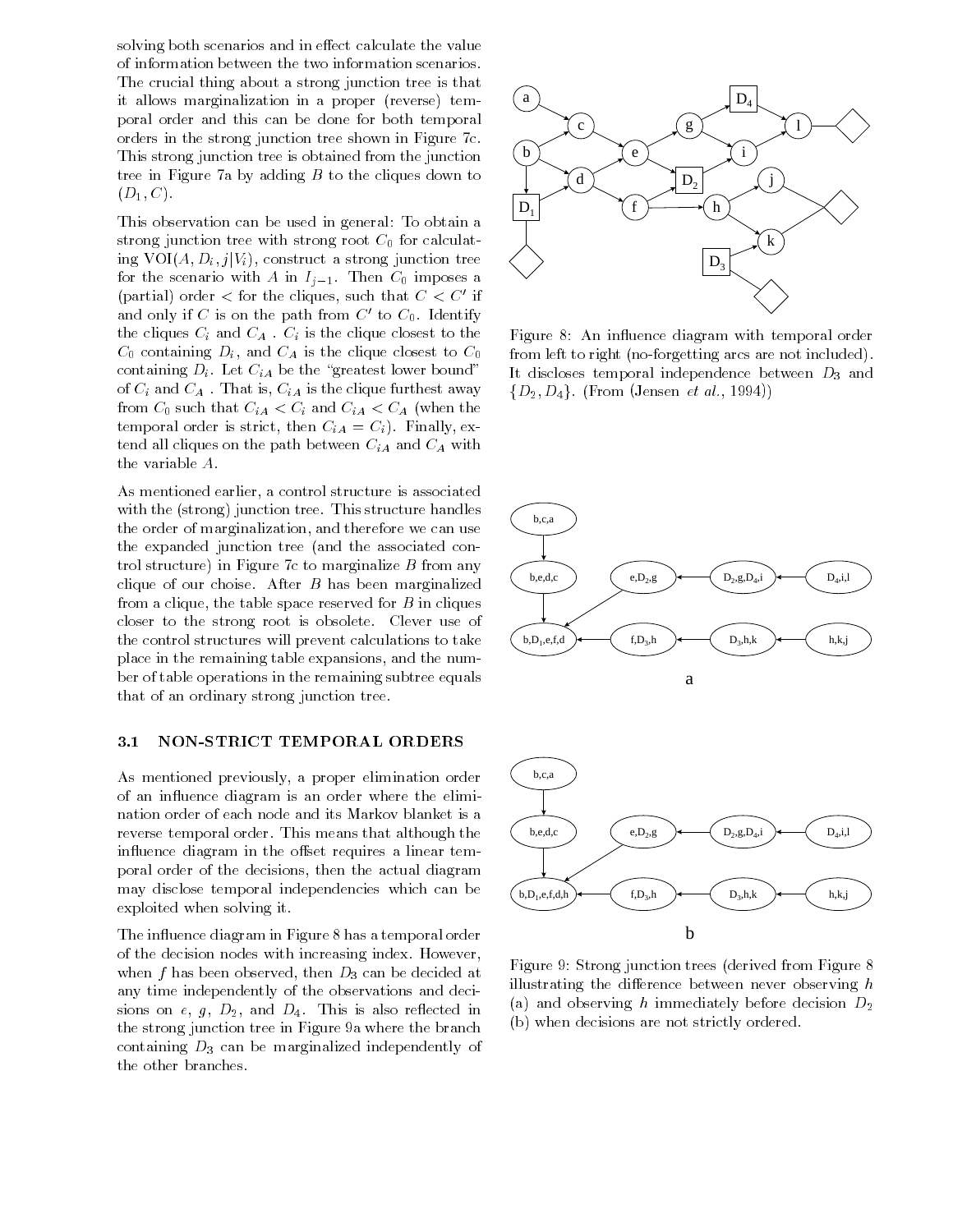The value of information technique is illustrated on the influence diagram in Figure  $8$  through Figures  $9a$ and 9b. The strong junction tree in Figure 9a can also be used to solve an influence diagram with  $h$  observed before deciding on  $D_3$ . The difference between the two scenaria is reflected in the control structure for the collect operation rather than in the junction tree A strong junction tree also being able to handle the situation where h is observed before deciding on  $D_2$  is shown in Figure 9b.

# 3.2 NOTATION

In Figure 10, we present an extended version of the innuonee unegram nom (gensen et al., 100 1). The original nal influence diagram notation has been extended with triangular nodes observation nodes An observation node designates that the chance node associated with it will be observed within some interval of information sets



 $\mathbf{r}$  igare red minute diagram from  $\mathbf{v}$  chosen et al., respectively. with extended notation

Though there may not be any computational difficulties associated with observing variables at an earlier time than modeled, there may be some conceptual problems. It does not make sense to observe, say, the state of a fungus attack on your crop in May before deciding whether or not to apply fungicide in April In other words: We cannot observe a variable prior to making a decision that influences it.

Hence, a variable is modeled in the influence diagram as belonging to the last information set possible and the observation node is associated with a "lower boundary" for the observation. For node  $c$  in Figure 10 the lower boundary is I<sub>II</sub> jielding the observation in the terval to be "I-mail to be "I-mail to be "I-mail to be "I-mail to be "I-mail to be "I-mail to be "I-mail to be node j is  $I_1$  and hence the observation interval for j is  $[I_1, I_4]$ . If associated with an observation node, node

q would have the observation interval  $[I_1; I_3]$ .

### 3.3 ALTERNATIVE METHODS

There are other methods for calculating the value of information in influence diagrams. These can be separated into multiple-model methods and single-model methods

The value of information in influence diagrams can be viewed as the difference in expected utility between a set of influence diagrams each implementing a specific scenario of the desired observation-decision sequences. In that view Ezawa (1994) creates and solves multiple models for calculating the value of information in influence diagrams. However, as the construction of strong junction trees is a complex task it is preferable to reduce the number of different junction trees. Also, to cover all desired observation-decision sequences the decision analyst may be facing a considerable task in constructing the needed influence diagrams.

Instead, the different decision models in Figure 4 and Figure 6 can be combined into a single influence diagram which gives us the power to calculate whether or not to observe  $B$ . Such a model is shown in Figure 11.



Figure 11: General model capable of handling the scenarios of Figures 4 and 6.

The resulting model consists of the original model without observation on  $B$  (from Figure 4) with an additional two nodes a decision nodes a decision nodes a decision nodes a decision nodes a decision nodes and the node B-

 $D_0$  will consist of the decisions  $(D)$  and  $(\neg D)$  and the observed node,  $B$  -will have the same states as its un-  $\,$ observed counterpart,  $B$ , plus an additional state,  $No$ observation in the optimization of the optimal decision  $\{ \begin{array}{c} \ldots \end{array} \}$  $B$  is observed and set to the true state of  $B$  if the op $t_{\text{H}}$  and decision is  $\Box B$ , B- is set to (*No observation*). The probability table for  $B$  is equal to the one specified in rigures  $4$  and  $0$  and the behavior of  $B$ -is specified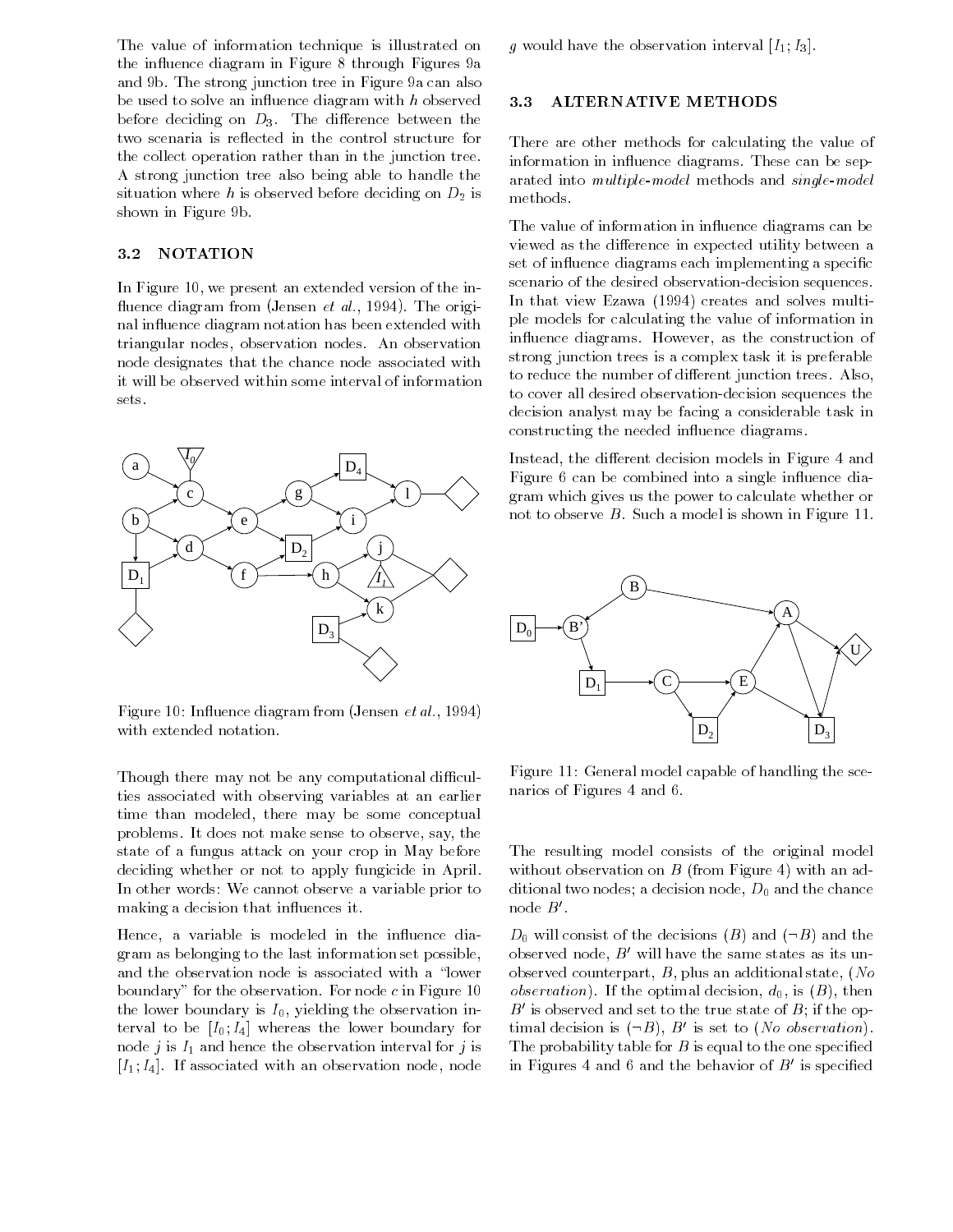$$
B' = No\ observation\ for\ d_0 = (\neg B)
$$
  

$$
B' = B\ otherwise
$$

This type of modeling cannot be called neither simple nor intuitive. Furthermore, as can be seen from Figure  $12$ , the junction tree for the general model in Figure 11 is larger than the junction tree produced by expansion  $(Figure 7c)$ .



Figure 12: Strong junction tree constructed from the general model of Figure

It is also worth noting that the model in Figure 11 and its corresponding junction tree in Figure 12 are made for the case where  $B$  is either unobserved or observed before  $D_1$ . The junction tree in Figure 7c is capable of calculating the expected utility for the de cision problem with  $B$  belonging to any information set. Should the model in Figure 11 be extended to the same flexibility, we are facing a larger and considerably less intuitive model with little resemblance to the original decision problem

#### **CONCLUSION**  $\overline{\mathbf{4}}$

For specific influence diagrams, such as scenarios with non-intervening decisions, we have presented a simple method for calculating the value of information This method is simple in construction and cheap in terms of time and space requirements but is restricted in the structure of the influence diagram. It is based on methods developed by  $(Cooper, 1988)$  and  $(Jensen)$ & Jiangmin L., 1995). For certain, well-defined tasks there may be advantages in using this method but in the general case we propose to use the method pre sented for influence diagrams with sequences of intervening decisions

In strong junction trees constructed for decision prob lems formulated as general influence diagrams we are able to calculate the value of information for a given chance node, that is, the gain in expected utility from observing variable  $X$  before making a decision  $D_i$ . In other words, we can calculate the difference in expected utility between models that differ in observation-decision sequence, using the same junction tree structure with only a number of tables expanded but not recalculated. We find this method far more intuitive than modeling all possible outcomes in a gen eral influence diagram as the structure of the model

will not change even when chance nodes (within limits) are observed prior to the latest possible observation time. Also, modeling observations as intervening decisions may seem unappealing to decision analysts In addition to this, we experienced that the junction trees produced from the general models are larger than those produced by table expansion

Using our method is not for free as in its worst case modeling a chance node as never observed and ob serving it before the first decision  $D_1$ ) all tables in the junction tree will be expanded (assuming that the decisions are strictly ordered). This means that with  $\alpha$ states in the node in question, the resulting junction tree will be almost  $\alpha$  times larger than the original junction tree. This corresponds to performing  $\alpha$  propagations in the strong junction tree and the gain is therefore minimal

However, the method presented will only expand the tables needed, that is, only part of the junction tree becomes larger (by a factor of  $\alpha$ ) which consequently reduces the number of operations performed during a propagation. Also, clever use of the control structures associated with the strong junction tree will pre vent excess operations in the expanded tables after marginalization of the node in question. Still, if for example  $\Gamma$  is very large and if all  $A \in \Gamma$  are placed in  $I_n$ , we may very well face an intractable problem as we expand the cliques beyond the capacity of computers Topics for further research include the possibility for utilizing independence assumptions in order to further reduce complexity

# References

- [Cooper, 1988] Gregory F. Cooper. A method for using belief networks as influence diagrams. In  $Fourth$ Workshop on Artificial Intelligence, pages  $55 - 63$ , University of Minnesota, Minneapolis, 1988.
- [Ezawa, 1994] Kazuo J. Ezawa. Value of evidence on influence diagrams. In R. L. de Mantaras and D. Poole, editors, Uncertainty in Artificial Intelligence, pages 212-220, San Francisco, California, July 1994. Morgan Kaufman.
- $\mu$  is defined to all, real  $\mu$  and  $\mu$ . The measurement,  $\mu$  in  $\sigma$ . Horvitz, and Bharat N. Nathwani. Towards Normative Expert Systems: Part I. The Pathfinder Project. Methods of Information in Medicine, 31:90  $-105, 1992.$
- [Howard  $\&$  Matheson, 1981] R. A. Howard and J. E. Matheson. Influence diagrams. In R. A. Howard and J. E. Matheson, editors, Readings on the principles and applications of decision analysis, volume  $2$ ,